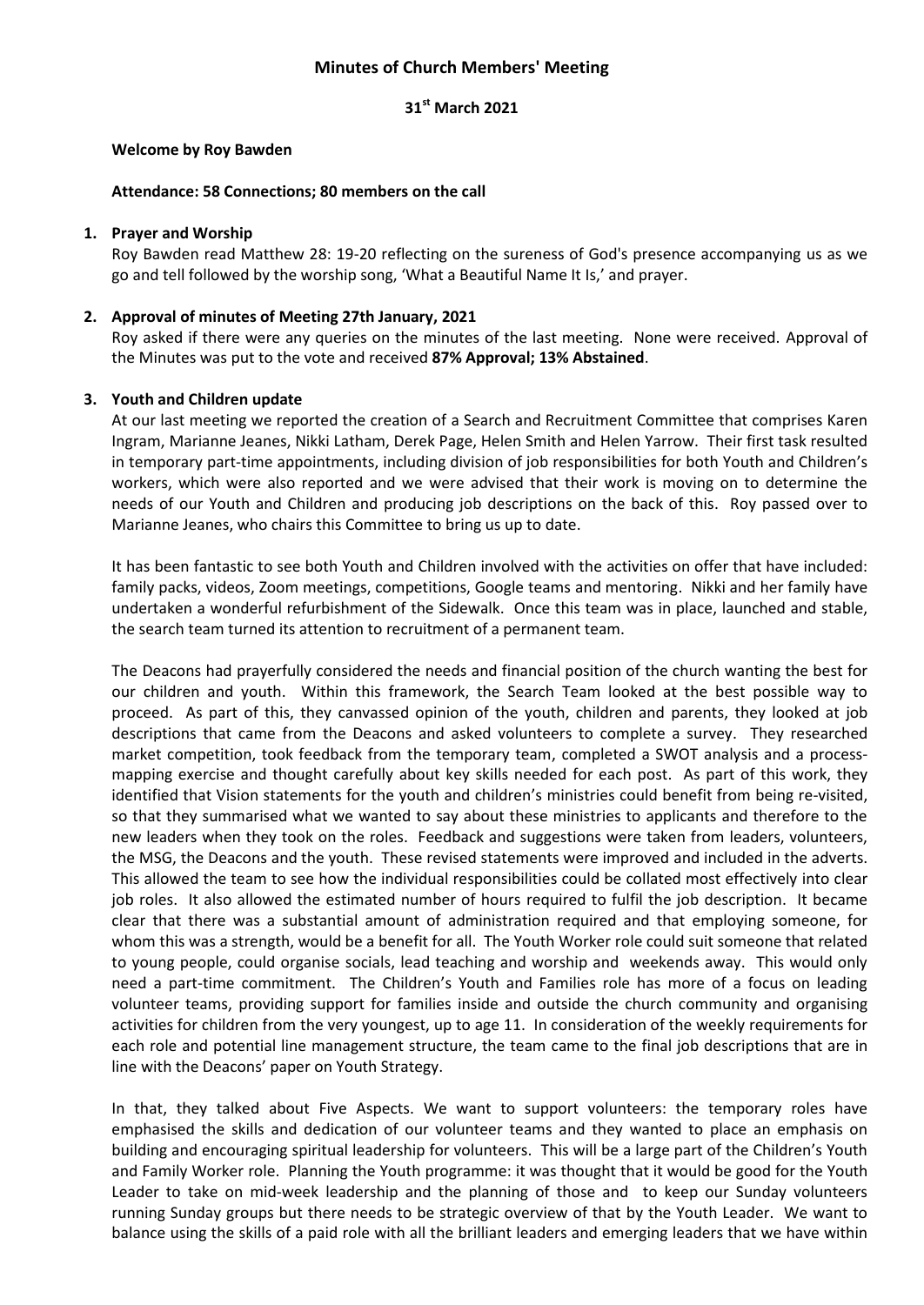the church. The team want to make sure there is someone from the staff team who could look at the overview of the direction of the Youth team and it was felt that this leadership would be a different skill to the practical organisation of children and youth. If we want to see our numbers, commitment and faith of children grow, we need to provide a high level of administration support. It is very important to integrate the youth into church and the transition points for our children and young people are really key in retaining our young people. We wanted to put responsibility for these points in the job descriptions. Co-ordinating resources moved to an admin based role because this is an area where experience and specific and organisational skills could have a huge impact. People who are skilled in this area could do these things quickly and efficiently and we want someone to keep in touch, nudging volunteers, reminding people 'we haven't seen so and so for a while, etc.' making sure we kept in contact with those children and young people. Finally, the team discussed empowering others to lead: the more holistic our programme is and involved our whole church is in youth ministry, the more our young people will feel loved and valued. The team believes that leaders leading a diverse volunteer team, will be the best support to retain and disciple our children and young people and also our families.

Once this decision was reached and the job descriptions agreed, the team looked at the advertising, interviewing and the recruitment process. Everyone is encouraged to re-tweet, share via Facebook or post on LinkedIn so that we can reach as wide an audience as possible. We have also advertised on Christian recruitment websites and with Christian colleges. The closing date is  $16<sup>th</sup>$  April and we will be short-listing and interviewing shortly after that. A member of the team is interested in applying for a role and has therefore withdrawn from the interviewing process. We are very excited about the next stage in this and are aiming to recruit people who have a real heart for children and youth and to be able to build on all the great work that has been done over the past few years with our children and youth.

There were no questions. Derek thanked Nikki, Tim and family on the phenomenal job they have done on the Sidewalk. It is absolutely spectacular! Derek encouraged members to go and look.

## **4. COVID-19 Report**

Helen Yarrow shared key items. The Covid team has been meeting every Tuesday evening and never expected to still be having these meetings a year on. The Church is open, albeit with restrictions and it is lovely to see folk returning to church. As a church, all is being done to ensure safety. It will not be overnight before everyone is allowed back in. Part of the planning is to be as reactive as we can be to Government guidelines. It is thrilling that in April our children and youth will be able to return to church, meeting most weeks. The plan is for Xtreme, Sparks and Phase to meet up on Sundays from April 18<sup>th</sup>, although exact plans and how to book children in will be shared after Easter; and for Refine and Roots to begin meeting at church from April  $20^{th}$  and  $22^{nd}$  respectively.

It is understood how desperate families are, particularly those with children under age 5, to meet up and under 5's returning on Sundays and midweek is being looked at. Please remember young mums, particularly those who have had babies this year - it has been very difficult for them; a real struggle. Please pray for planning, staffing and risk assessments, etc as more people are allowed back into church and as we pray that things will get back to normal.

The timing of Sunday services is being reviewed. Our on-line services have been taking place at 10.30. When we do meet again, it is wondered whether the members would like services to revert to 11 am although this would be dependent upon volunteer availability. A poll was taken on preference: **10.30 67%; 11:00 33%**.

Those that attended the Prayer course were blessed by Pete Grieg and had the opportunity to share and pray together. There will be future opportunities to meet on Sunday evenings and it is planned plan to have two prayer evenings on April  $11<sup>th</sup>$  and 25<sup>th</sup> - more details to follow. A lot of businesses have been struggling over the last year but not the Post Office! Ruislip Manor's has been very busy with major mailings from RBC to church members and the wider community. This included 80 pampering packs. The pampering evening was a great success and lovely feedback has been received. Monthly packs were sent to Café Connect, with quizzes and an Easter message from Derek and all our children and youth received Easter packs, lots of them containing chocolate, that they were thrilled to receive. Tuesday Fellowship is starting up again on 13<sup>th</sup> April and we pray for all those attending as they meet to worship and enjoy fellowship together. Helen thanked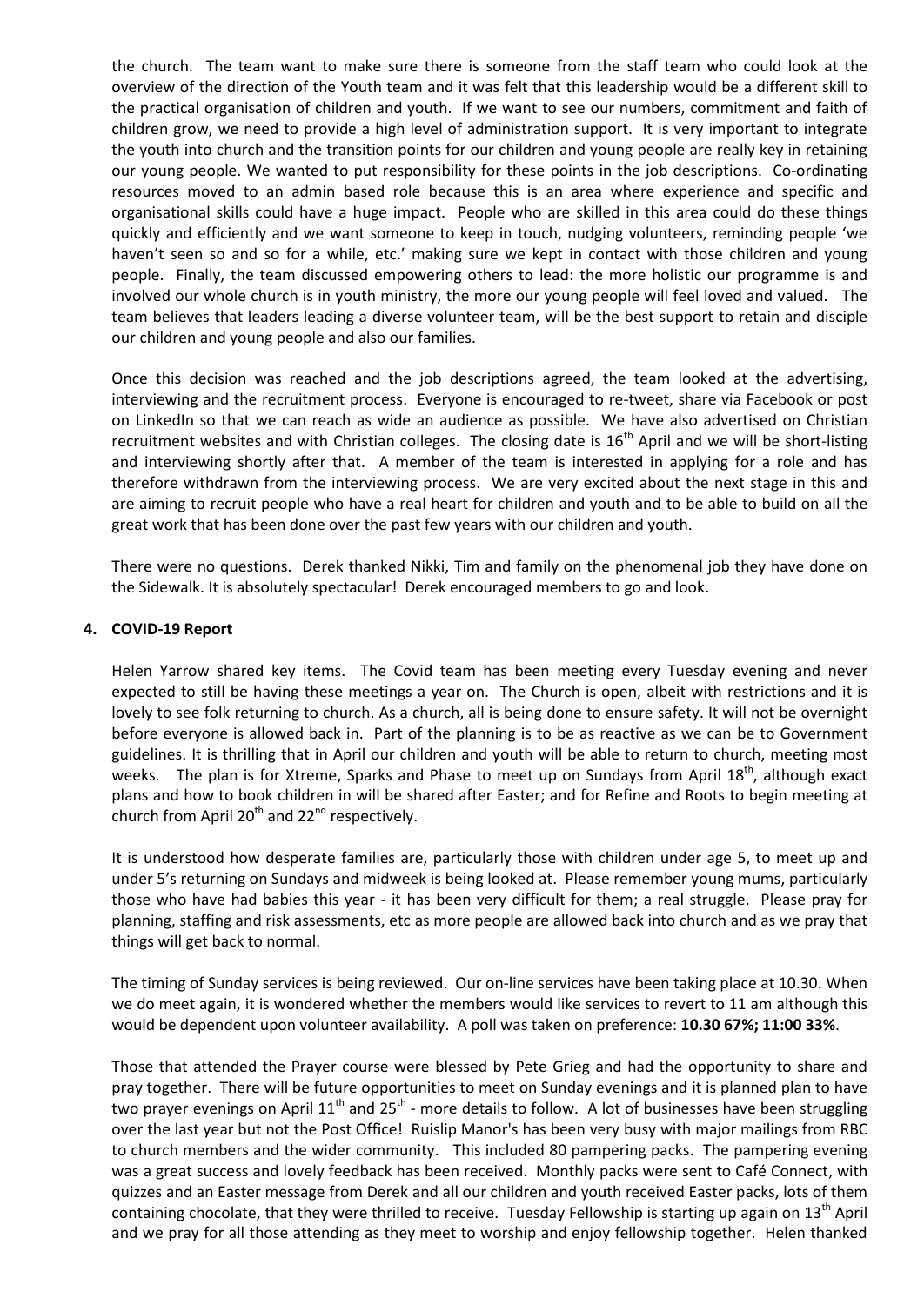the Safe Space team who not only have been manning the church on Mondays and Fridays but have been really helpful in preparing packs ready to send out.

A massive thanks to Barbara Avery, who continues to share the gospel in our local and not so local, care homes. It is planned subject to Government guidance to run a live Holiday Club between 26<sup>th</sup> and 30th July. members will be contacted if involved previously but there will be other ways to help if uncomfortable being present. Pastoral Care across the fellowship has been incredibly busy behind the scenes and as a church we have come alongside and supported people through challenging times: doorstep calls, taking things round, shopping - a myriad of things going on. We have had some feedback and it is so gratefully received. The church relies on everyone playing a part in encouraging support and caring for each other and it's great to see God at work through His people.

We would love to hear from you if you lead a group and want to think about when you might start again. It is exciting to think we may be in a position by September so let's continue to pray for this vaccine and a huge drop in infection rates. Listing people is disliked but some notable exceptions: Derek has mentioned the work in the Sidewalk; Dave Connolly has been painting and breaking down furniture; Mark & Marie Dendy enabling new office furniture provided via Gary Steward and Tim Yarrow for regular trips to the dump.

It has been a very difficult year for Sharon Rose not being able to go to Dancu Moldova. A lot of building and re-building work has been going on there and Sharon reached out to the fellowship for professional support for Pastor Slavic and his team. Huge thanks to Gary Steward and Roy Treadaway. The depth of support and detail from Gary and Roy to the church in Moldova has been phenomenal. It is such a blessing and an opportunity to develop the relationship with the church in Dancu, Moldova.

Another person to thank is Brian Wills. When the church office had to pack up to be able to work from home, Brian set everyone up on Office 365, he purchased laptops and set them up. He has responded graciously to queries and issues that occurred at all hours and dealt with them promptly. A huge thanks to Brian as it made such a difference to the office team.

This time last year, the Office was packing up desks to work from home never thinking it would go on for so long. At that time, the team was working out how to keep in touch with the fellowship and have been working tirelessly over the last year to do so. It has been a privilege to be on the team and thanks to the fellowship for all the support they have given the team also. It has been a very stressful year but it has been great to know that we are serving God and our community.

## **5. Membership Matters**

Alison Dennis announced the death of three of our members. Firstly, apologies for omitting to report the death of Griff Brooks who died in December 2020, having been a member of RBC since 1954; Miriam Hammond, member since 1988 and Pat Holmes, member since 2005. Our love and prayers go to their families. Membership now stands at 292.

## **6. Senior Minister sabbatical**

Derek is overdue a sabbatical and will be taking it this year between May and July. Derek explained that Ministers are allowed a sabbatical every 7 years, for a period of 3 months. Ministers work a 6 day week, with one day per week off. Derek didn't take his  $1^{st}$  or  $2^{nd}$  sabbaticals and only 1 month during his third. His 4<sup>th</sup> sabbatical he took the full 3 months. This will be Derek's final sabbatical and he intends to take the full 3 months. Derek would encourage any future ministers to take their full entitlement as during his ministry there was a period when he was ill and had to take 5 months off due to stress. Looking back, he wonders if he had taken his full entitlement, whether that might not have been the case. The church will be in the capable hands of Barry Dore and the phenomenal diaconate. We have a diaconate made up of Godly men and women, whose overwhelming desire is for the best for RBC and the outreach to our local community. It has been a joy to serve with them. Barry and the Leadership team will cover whilst Derek is away. Derek has sorted out the preaching during his absence. Barry will take some of that and others will be covering as well. For Derek's other responsibilities, he has been making sure they will be covered in his absence. If significant things happen during this period, Derek would want to be informed and possibly involved. A sabbatical is not a master, it is a means to an end and if necessary, he would come off his sabbatical.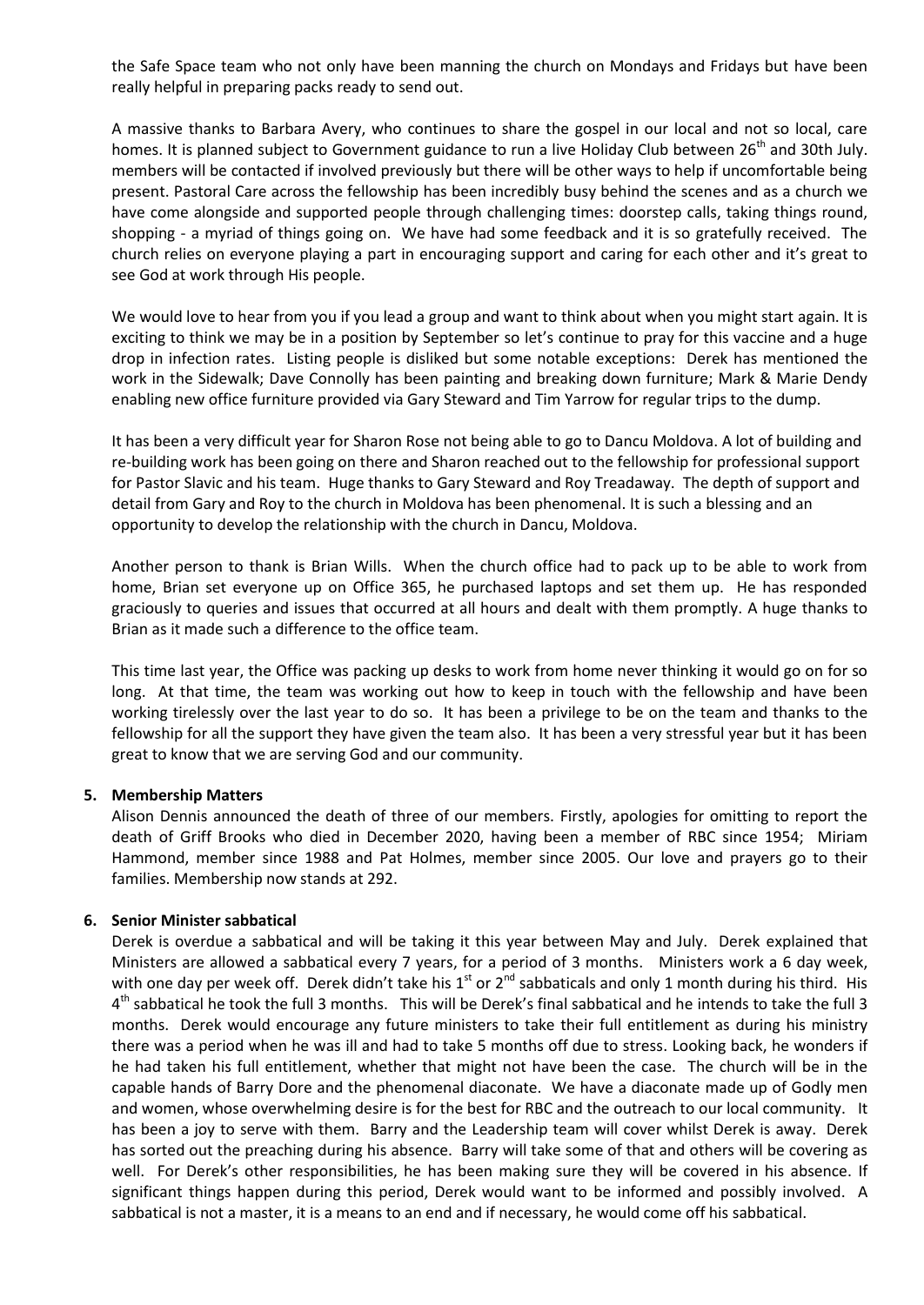Derek plans to have a break. The last year has been very frustrating: he hates working at home and at times has felt very low. Equally, the build-up of the last 7 years, for such a large church, there is on-going a lot of responsibility. He will use the time for reflection; it will be his last sabbatical. On his return, he will have just over 2 years before he retires and he would like those two years to be his best years. He plans to return fired up! Derek will use the time to think about his and Carrie's future. It is not retirement, it is 're-firement.' They are moving to Lymington where they plan to retire. A number of small churches in the New Forest don't have a regular minister. Derek intends writing to the superintendent and offering to take some services for them as he does not feel ready to retire from preaching entirely. Derek plans to do some studying; the songs of ascent. Psalms 120 – 134. 15 Psalms. There could be an autumn service on this.

More importantly, Sarah Yarrow has been very poorly in hospital. Sarah is one of Derek's super-duper heroes! Our thoughts and prayers should also be directed to Peter Holmes who lost his wife Pat and John Warner, whose brother-in-law has died of COVID. Please pray for these folk. Derek felt his sabbatical paled into insignificance in relation to these things. It has been a blessing to be at Ruislip all these years but it could be difficult for folk to get used to Derek not being there. This will be an opportunity for folk to get used to Derek not being around.

Roy thanked Derek, wished him well for his sabbatical and that we look forward to welcoming him back.

## **7. Report from Church Treasurer**

Craig Rowland brought the report. The first slide shows the 12 month rolling income. It is a year since the church closed and we are missing the 'blue bag' offerings on a Sunday. The budget was set at just under £27,000 and we are averaging £23,000 a month so a downward turn that will flatten out. Overall, we were £8,000 off against budget in the first 3 months of the year. The variance column shows this. There is a cutoff date and as the month end was at the weekend, some of the offerings received slipped over into March. In addition to the shortfall in the 'blue bag' revenue, there has been a drop in standing orders of £2,000, due to redundancies and people finding things difficult. We had a generous one-off donation of £5,000, that brought total income very close to budget.

As regards expenditure, total expenditure to date is £9,000 under budget, due to less work being done at the church, furlough payments coming in, significant savings on the repair and maintenance of the church building, lower running costs of the church and savings due to general inactivity driven by the restrictions of COVID. There is an overspend of £3,000 on manses due to a new boiler at Oxford Drive. In terms of budget overall, we are £5,000 better off.

This is the first year there has not been a building loan that would have been £3,400 per month. Good news that we were able to pay that loan off early. God's timing is everything. We have been blessed with Legacies received from June Liddiard and Eileen Thomson of £30,000. Craig invited questions but none were forthcoming.

John Reynolds was successful at interview and will be moving to Blackburn with his family and this frees up the manse at Oxford Drive. Following discussions by the finance committee and the diaconate, there are no plans to sell the manse, at present. There is building work that may be required on the church around the sidewalk and the church offices and if there was a big call on expenditure, that might be the time to think about selling the manse, or if there was a big call on mission work, planting a church for example, we might consider selling it but at this moment in time, there is no point selling it and have capital sitting there. It is therefore suggested to let it as was done with Melton Close. The Constitution requires church members' approval. Before a vote, the following questions were received.

Trevor Bradshaw asked if any incumbents for the new roles would require accommodation. New Contracts won't include accommodation but assistance might be given towards accommodation costs, if required. Derek asked Craig to remind the church of the situation as to how long John and Jade would remain in the house. Craig responded that it was originally agreed that John would stay in the property until the end of March but he had requested to remain until June which had been agreed by the trustees. Kim Hatton asked whether there a cost implication in making the property viable to rent due to the reversal of adaptations that had been made for Jade. Craig advised that an amount of work will be required to get the property up to a rental position. All the manses have a person that looks after them: Gary Steward looks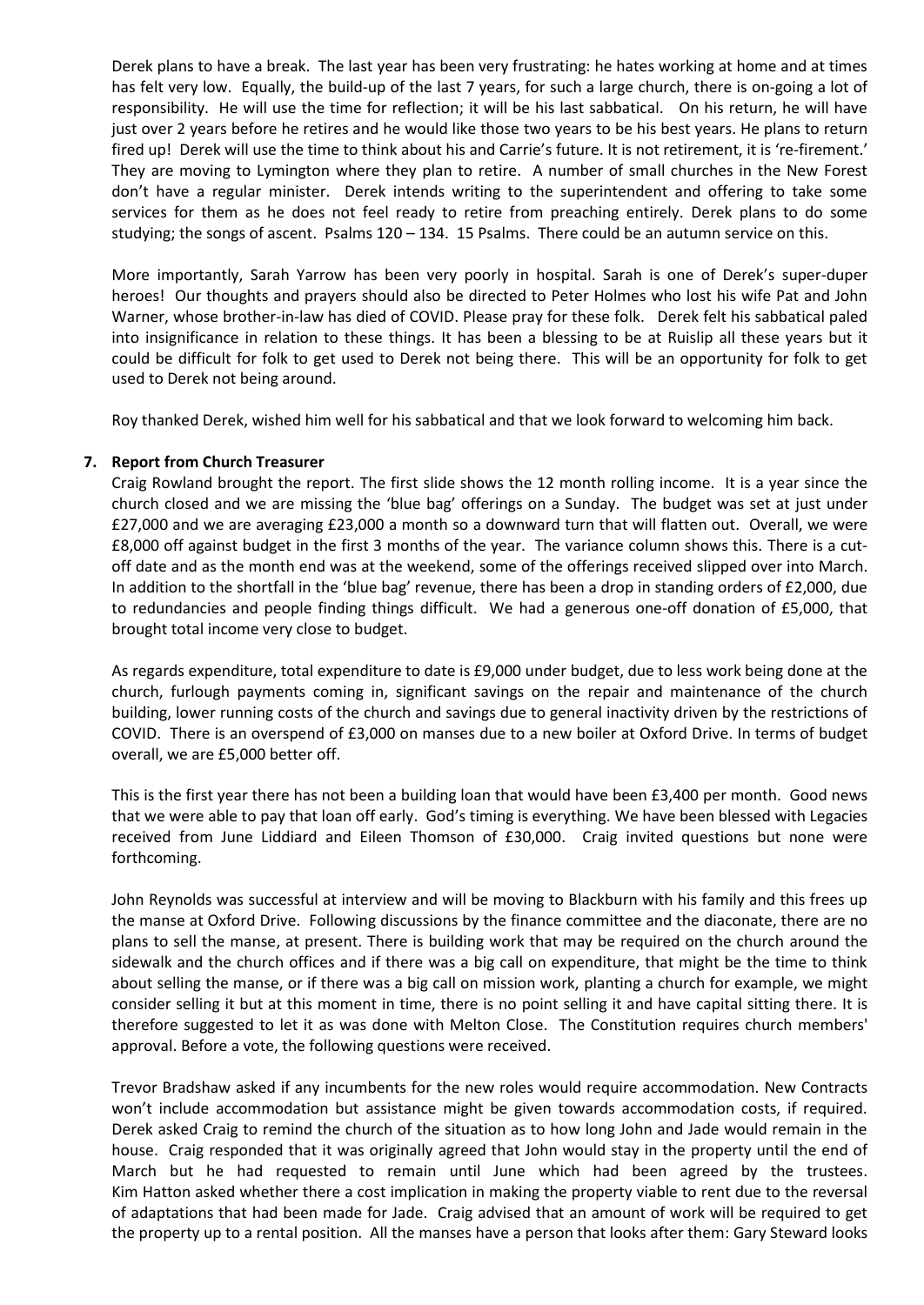after College Drive, Mark Dendy looks after Melton Close and Gus Jones looks after Oxford Drive. The sums are not known yet but it is expected the return on the rental should cover the expense. The vote was taken: **Agreement to rent out Oxford Drive: Agreed 96%; Not Agreed 2%; Abstained 2%.**

## **8. Report from the Church Secretary**

The 2020 annual report has been produced and was emailed out or posted. Thanks was given to Stephanie Van Zyl for putting it together - a great job. If a copy has not been received please let the church office know. The report will be formally received alongside the accounts when available at a later members' meeting.

The Baptist Assembly will take place on-line between 13-16 May and an individual can register to attend. Details how to do so will be in the April newsletter with the programme outline. Roy attended the London Baptist Union AGM on-line in February. It was very well attended.

Feedback from Deacon's Away Day that was held on Saturday  $6<sup>th</sup>$  March. Slides shown to go into the website members' area with the minutes. Not exactly an away day as Deacons zoomed in for 3 hours from home. Thank you to the other trustees for the time given up for that and time spent on the other things they do for the church. Also thanks to members for praying for your leadership team, just as valuable a part of the meeting.

Roy shared again the strategic priorities. Some subjects overlap. We have already heard about children and youth with actions well advanced and that will also capture the succession of our uniformed organisations but most likely to follow the permanent appointments. The priorities marked in bold received focus on the away day. Regarding our future evangelism strategy, the leaders had the benefit of feedback provided at the last members' meeting and armed with this, they developed some broad brushstrokes to provide a framework for implementation. To drive that forward, we want to have an Outreach sub-group of around 6 persons, representing our church demographic, including youth and at least two trustees who will use this framework and the suggestions made in January. Volunteers can be chosen but preferable if members are excited, if they can step forward. Invited to email Roy or to recommend or nominate anyone thought perfect for this task. This group is about finalising our strategy and related action plan. It is not about delivering activities, that is for all of us.

Regarding the transition of Senior Minister, Derek is due to retire towards the end of 2023. A team will be formed by invitation and key points for future action were shared.

The  $3<sup>rd</sup>$  strategic priority is about leadership structures within our fellowship and how we organise and manage ourselves and how we manage the information that flows around us. An Organigram previously posted to the website was shared to show the outcome of that work. Members appoint ministers and elect deacons who together form the Charity Trustees that are referred to in our Constitution, whose working name is The Leadership Team. They appoint two officers, the Treasurer and the Secretary. Other roles in the church are shown on the diagram.

Attention was drawn to the proposed role of Operations Manager, shown on the diagram, that would be 25 hours per week. This will be accommodated within our existing budget, including the future rental income from Oxford Drive, so this role does not require any increase in net cash outlay. The creation of the new role is a response to the increasing demands of the management of our physical infrastructure, statutory obligations and liability that we have for things like Health and Safety, Data Protection and Safeguarding. The role also takes on reporting responsibilities for some employees, aiming to free up ministers to concentrate their time on their primary role. The role centres on ensuring that our vision and strategies are delivered operationally and that we are making the most effective use of our resources: premises, people, paid or volunteers and in liaison with our Treasurer, our funds, i.e. what God has entrusted to us. That person is also contributing to how we best achieve our aims going forward. The five primary features are planning, change, management, co-ordination and releasing the resources that God has given the church. The appointment will certainly help our organisation and management going forward and the way we manage the risk associated with running a church.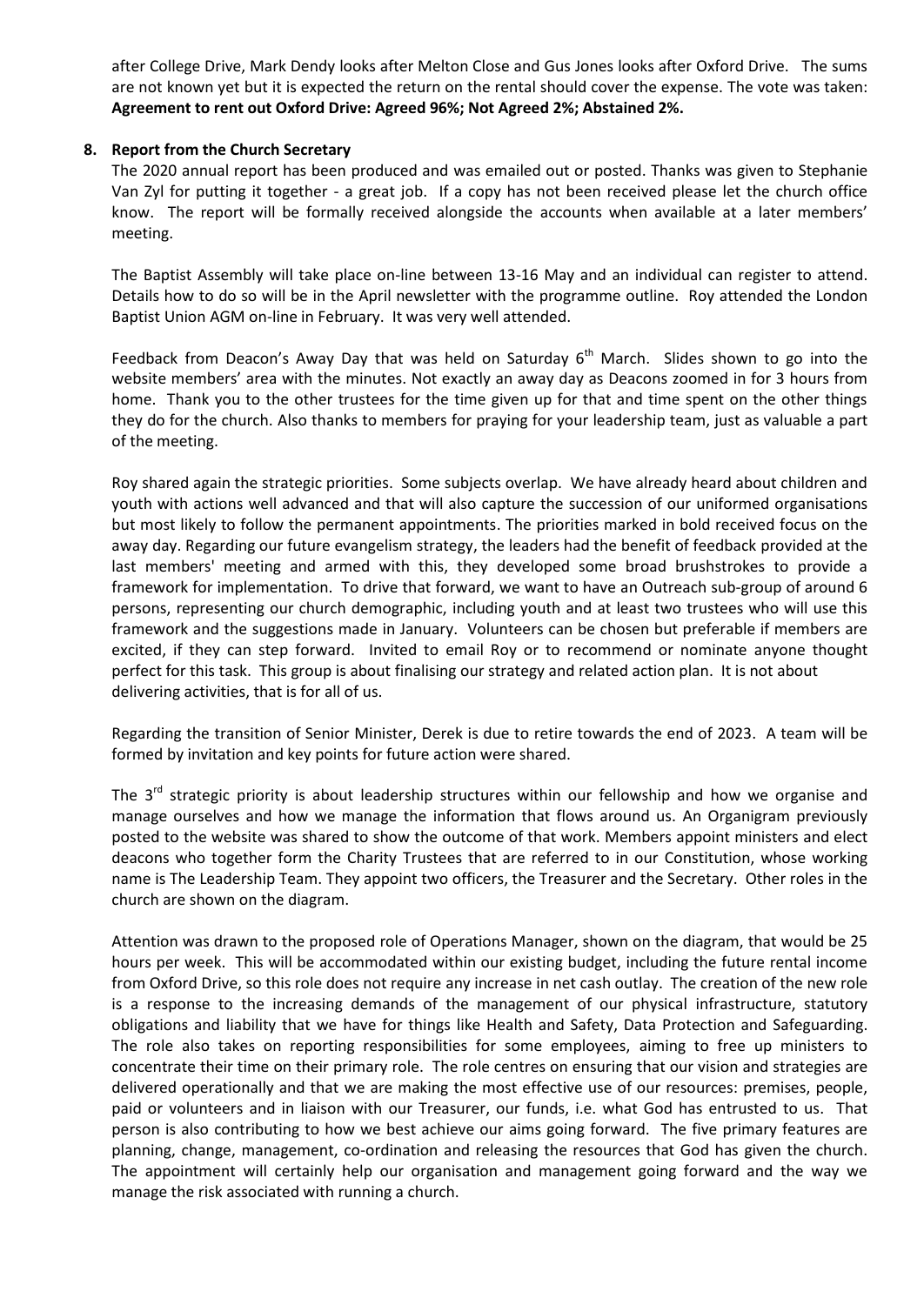The chart also highlighted sub-groups reporting to the trustees. The idea is members and others working alongside those elected to lead, as we ensure that we use the skills, gifts and abilities that God has given the fellowship to serve its members and community as we Go and Tell. The COVID Working Group is an example, trustees working alongside folk such as David Rose and Alistair Moore with terrific technical skills or the Global Partnership Group, a similar mix of trustees and members. The re-invigorated Outreach Sub-Group would be similar. One exception is the Pastoral and Strategy Sub-Group. This has previously been called MSG but its new titling tells more of its purpose. This is trustees only as it's a place where the Senior Minister can confide sensitive issues and particular confidences apply. Roy then referred to the notes. All these things are to drive and energise the church under the guidance of the Holy Spirit.

Members were then invited to break-out into small groups with a trustee in each to raise any questions but also begin discussion on another strategic priority about to come under review: intergenerational church. The latter was guided by 3 questions: a) what do we mean by it, b) how do we practice it now and c) what if anything should change and why? A member of each group was asked to feedback to Roy by email.

# **9. AOB**

Maggy Gardner - Prema Gnanakan has had a stroke in India. Please pray for Prema and the family. A happy occasion was the inauguration of new Acts in Bangalore but Prema would have missed it. Roy Treadaway - One in four people in Papua New Guinea may have COVID. It is an isolated and difficult place to get care support to. Email Shiv to encourage her and let her know we are thinking of her. It will make a big difference to her. The email Roy sent to Shiv was very well received. Lesley Ferguson requested 15 seconds for the voting as people that are dyslexic need more time. Roy thanked Lesley for bringing this to attention. Derek commended Lesley for her disclosure.

Barry closed the meeting in prayer.

# **Subsequent summarised group and individual feedback on intergenerational church (item 8)**

- Suggested article reference with statement that RBC is 'multigenerational' as people attend of all ages but often silo'd into age categories.
- <https://www.youthandchildrens.work/Past-Issues/2019/July-2019/The-theory-of-everyone>
- Intergenerational doesn't mean always being together but striving to find a balance of all ages being together and activities that are age specific, to ensure the passing on of faith to the next generations.
- Things such as the young people taking part in leading church services, e.g. preaching, reading Scripture, leading worship, etc.
- Events to encourage fellowship between different generations, e.g. specific prayer meetings/groups.
- Children/youth leading/participating in events, such as kids' concerts.
- Having a church mentorship programme for young people, & running a discipleship course for the fellowship.
- More involvement of 'older' people in children's/young people's work, i.e. passing on their valuable life experiences to the young people.
- Good support for church meeting held in main hall around tables for lunch with families present, thus fostering fellowship & integration of all ages.
- The RBC Holiday Club is an excellent example of how the different age-groups interact well with each other, working & praying together.
- Intergenerational church felt a bit like a sliding scale ranging between no intergenerational activities at all to every activity being fully intergenerational. We thought it would be good to establish where we think we fit on this scale and where we think we ought to be.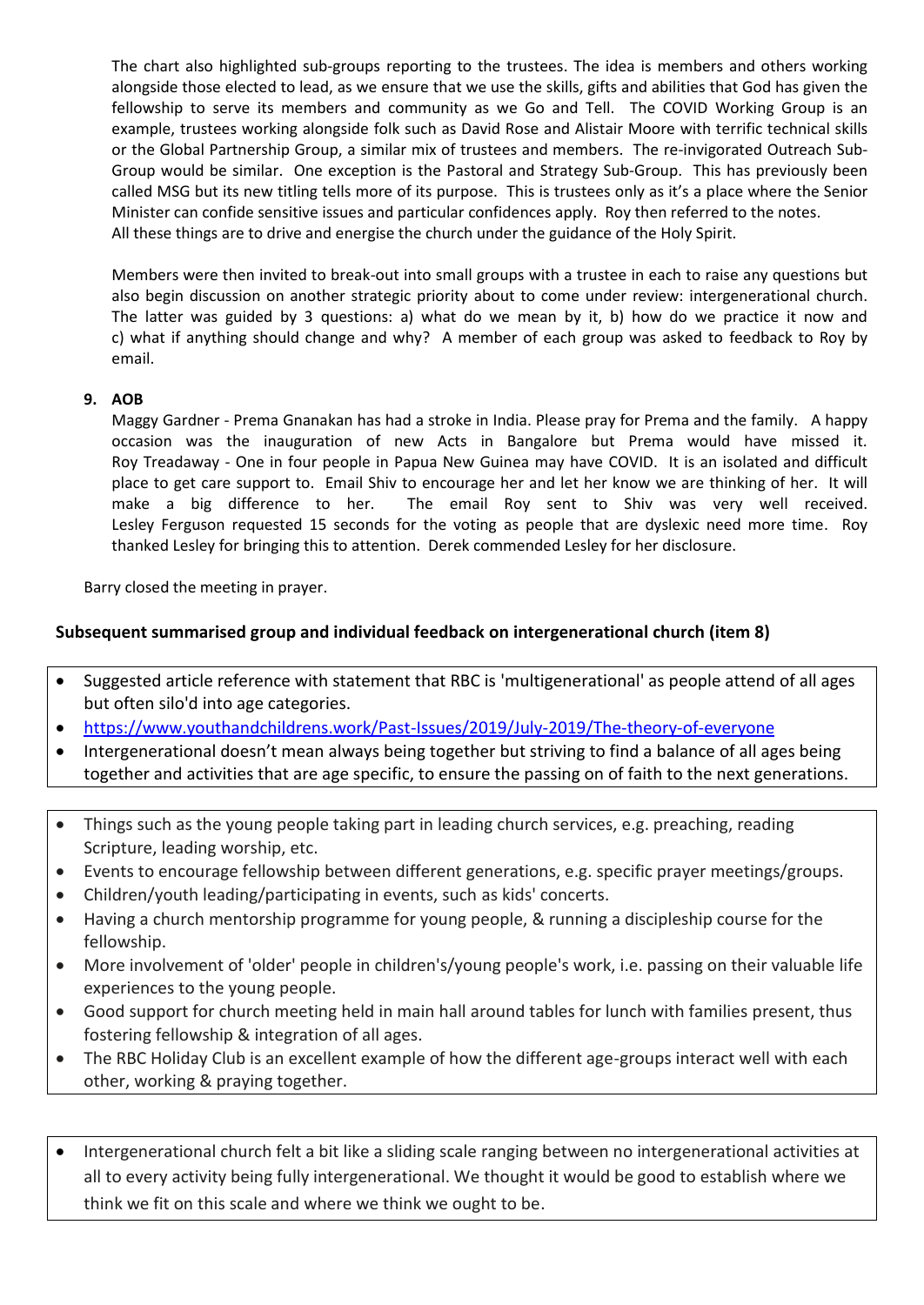1. What do we mean by 'intergenerational church'?

- a little unknown/confused, a few comments wondering what 'intergenerational church' actually means;
- does it mean how we relate to one another inside church (i.e. internally), or how we relate to individuals outside church? We concluded the former, though shouldn't lose sight of the latter;
- some concerns were raised that this might just be the latest Christian 'fad', and that we ought to be careful not to get caught up in it too much and change the way we currently do things unnecessarily;
- we broadly concluded that 'intergenerational church' means being together as a whole church, rather than having separate provisions for different generations / demographics.

2. How do we do 'intergenerational church' now?

- we touched on the use of technology, which enables everyone to access certain provisions (though can exclude older generations (and some very young generations too) that don't have access to it);
- it was commented that the children's talk (and by extension family services) are a good example of where we see 'intergenerational church' working (though another contributor pointed out that this isn't really 'intergenerational church' at all, as it's just a children's element of the service i.e. it isn't what the adults do - i.e. when the children leave, we go back to 'normal');
- other examples of where we might be successfully achieving 'intergenerational church' would be Holiday Club, where the whole church comes together to serve a specific ministry (again, some individuals indicated this wasn't really 'intergenerational church').

3. What, if anything, should we change at RBC to be more intergenerational?

- there was a general feeling that we weren't especially intergenerational, though this was far from widely agreed;
- it was pointed out that we have lots of separate provisions, but don't do many things together (and when we do, it's aimed at a specific group i.e. children / families), rather than everyone as a whole;
- one contributor (with young children) explained that they watch the whole of the church service together (online) now, and it's been great as their children have experienced what church 'is really like';
- There was a sense from across the group that an opportunity to do more things as a whole would be appreciated.
- 1. *What do we mean by it?* The different generations in church interacting with other to get to know each other, learn from each other, enjoy fellowship with each other and encouraging each other.
- 2. *How do we practice it?* At present activities like Holiday Club, Senior Citizens' Christmas party etc do have all ages helping. The alternative evening service was attended by all ages. Formerly the prayer triplets consisted of three people of different ages. Mentors for university students.
- *3. How should we change?* 
	- a. We could re-visit some of the past activities referred to above.
	- b. We should encourage young people to get involved with the work of the church e.g young leadership mentoring, encouraging young people to take part in music, tech, catering, etc.
	- c. Encourage intergenerational small groups.
	- d. Encourage young people to come to the evening service by re-starting quash-ins after the service.
	- e. Create opportunities for older people to share their life stories with younger folks and vice versa. (Most adults over the age of 50 do not understand how much social media and tech that can dominate young people's lives.)